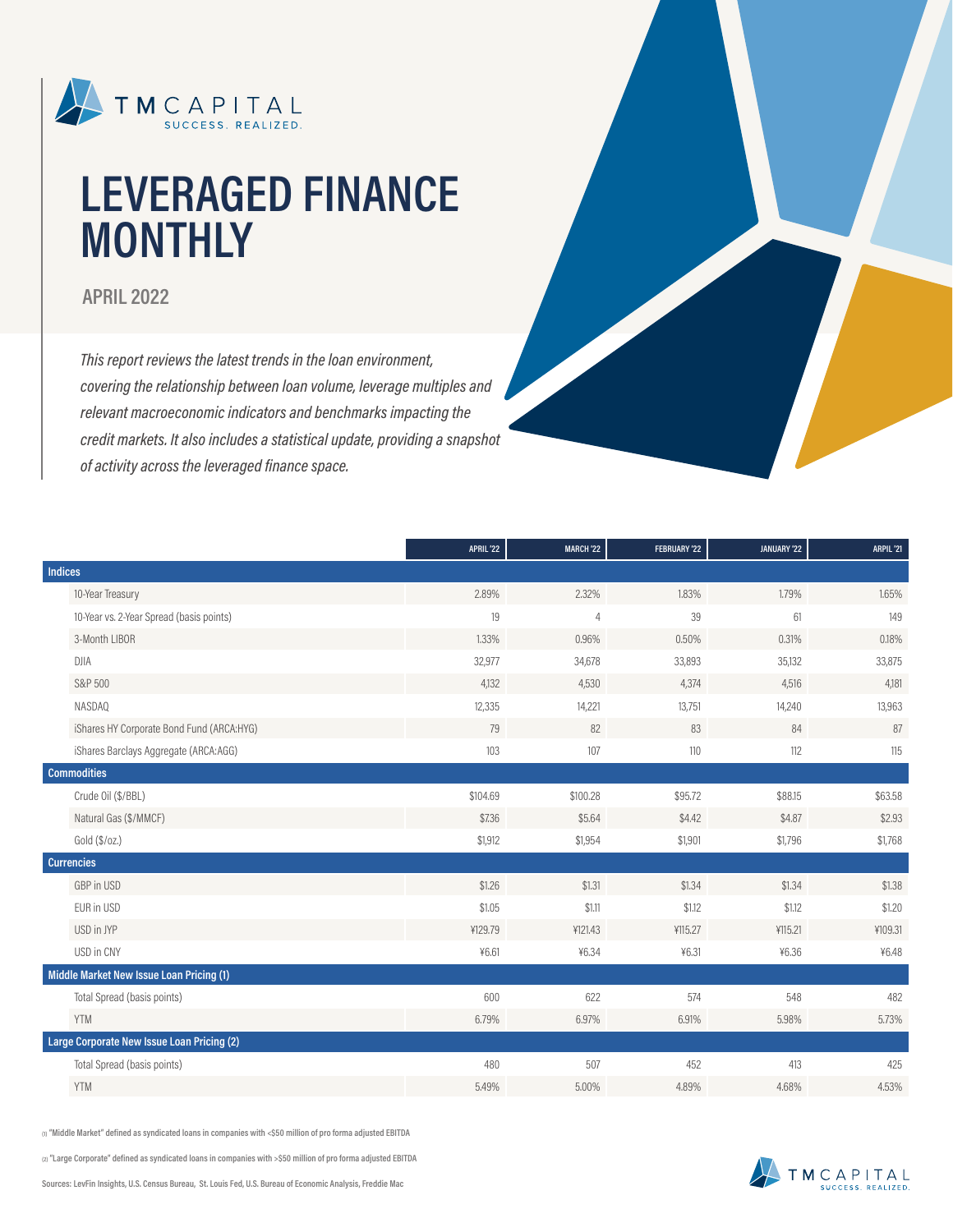## **LEVERAGED FINANCE GROWTH & ECONOMIC TRENDS**

**Stock Market Indices**



**Sovereign Debt Yields**



**160 Consumer Confidence Index and % Change in DPI**



**Commodities Prices**



S&P GSCI Agriculture Index - Dow Jones FXCM Dollar Index - S&P GSCI Energy Index - S&P GSCI All Metals index

Supply of New Money (\$ in billions)



May'21 Jun'21 Jul'21 Aug'21 Sep'21 Oct'21 Nov'21 Dec'21 Jan'22 Feb'22 Mar'22 Apr'22 **Priced Institutional Loan Volume (1) Institutional Loan Repayments Net New Money** 



**(1) "Institutional Issuances" is defined as debt sold primarily to investors (e.g., CLOs, mutual funds and certain non-traditional investors such as hedge funds)**

**(2) Default rates based on issuances of institutional debt only**

**Sources: LevFin Insights, U.S. Census Bureau, St. Louis Fed, U.S. Bureau of Economic Analysis, Freddie Mac**